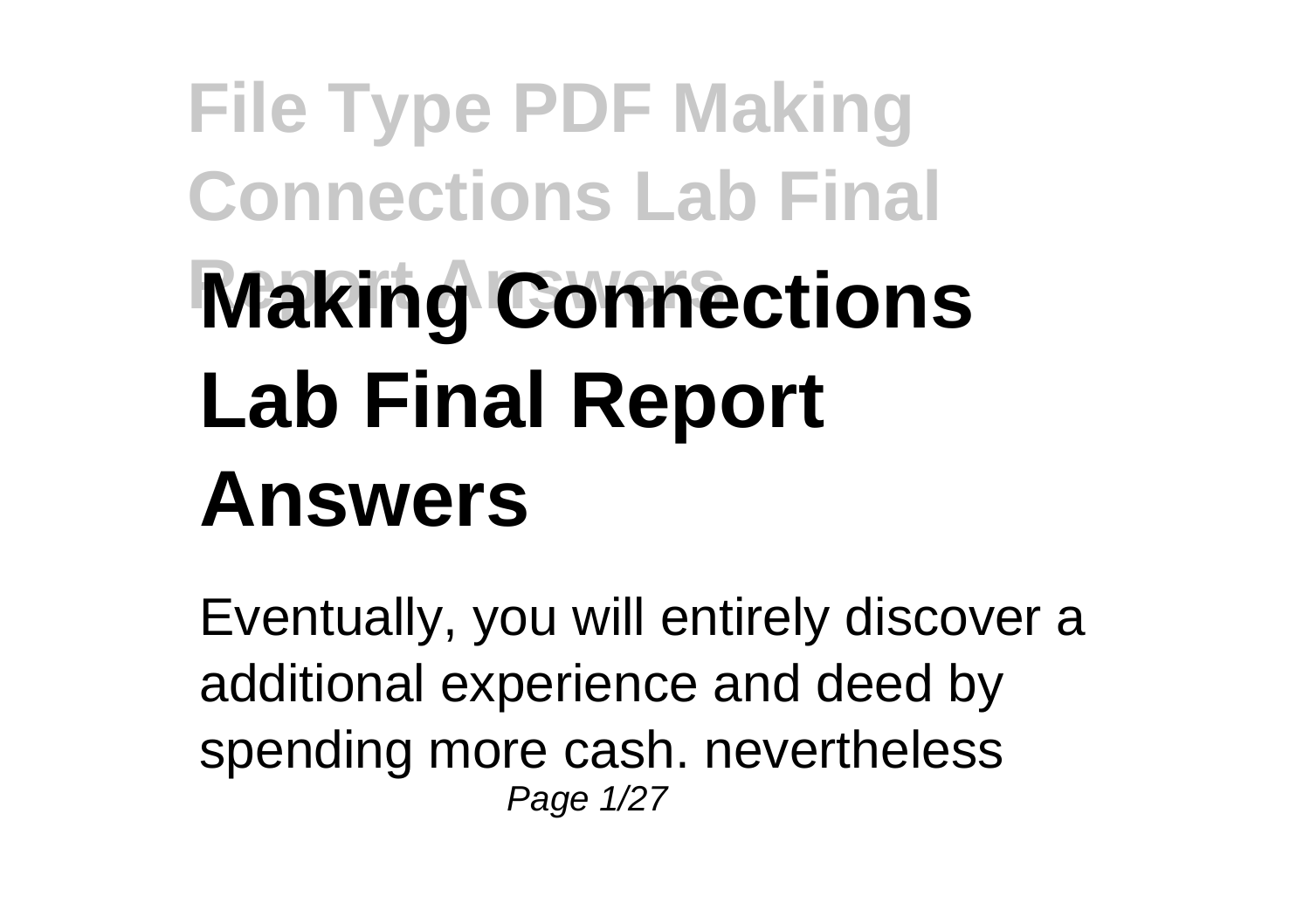**When?** get you receive that you require to acquire those every needs in the manner of having significantly cash? Why don't you attempt to get something basic in the beginning? That's something that will guide you to understand even more approaching the globe, experience, some places, Page 2/27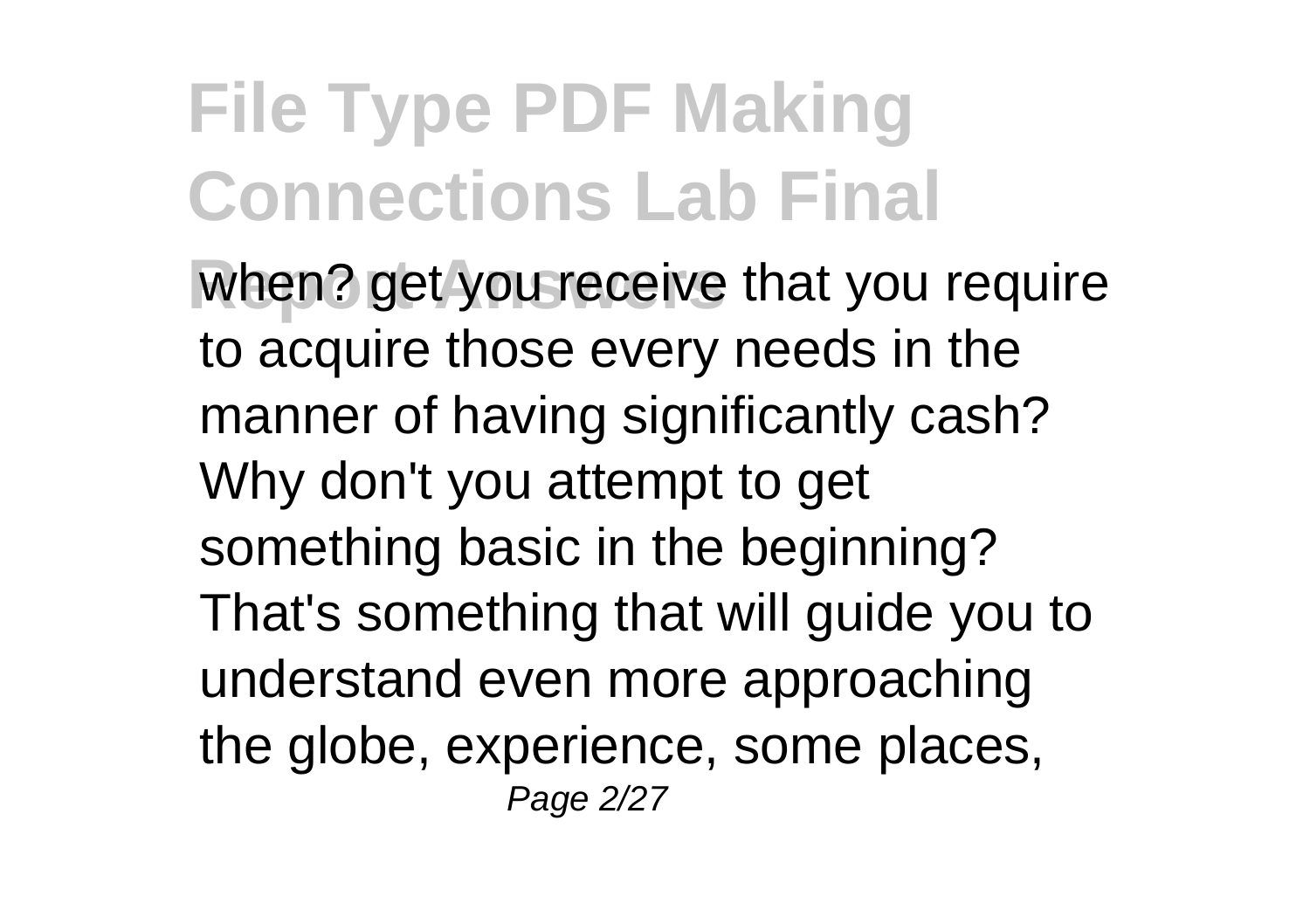**File Type PDF Making Connections Lab Final** past history, amusement, and a lot more?

It is your completely own period to playact reviewing habit. accompanied by guides you could enjoy now is **making connections lab final report answers** below.

Page 3/27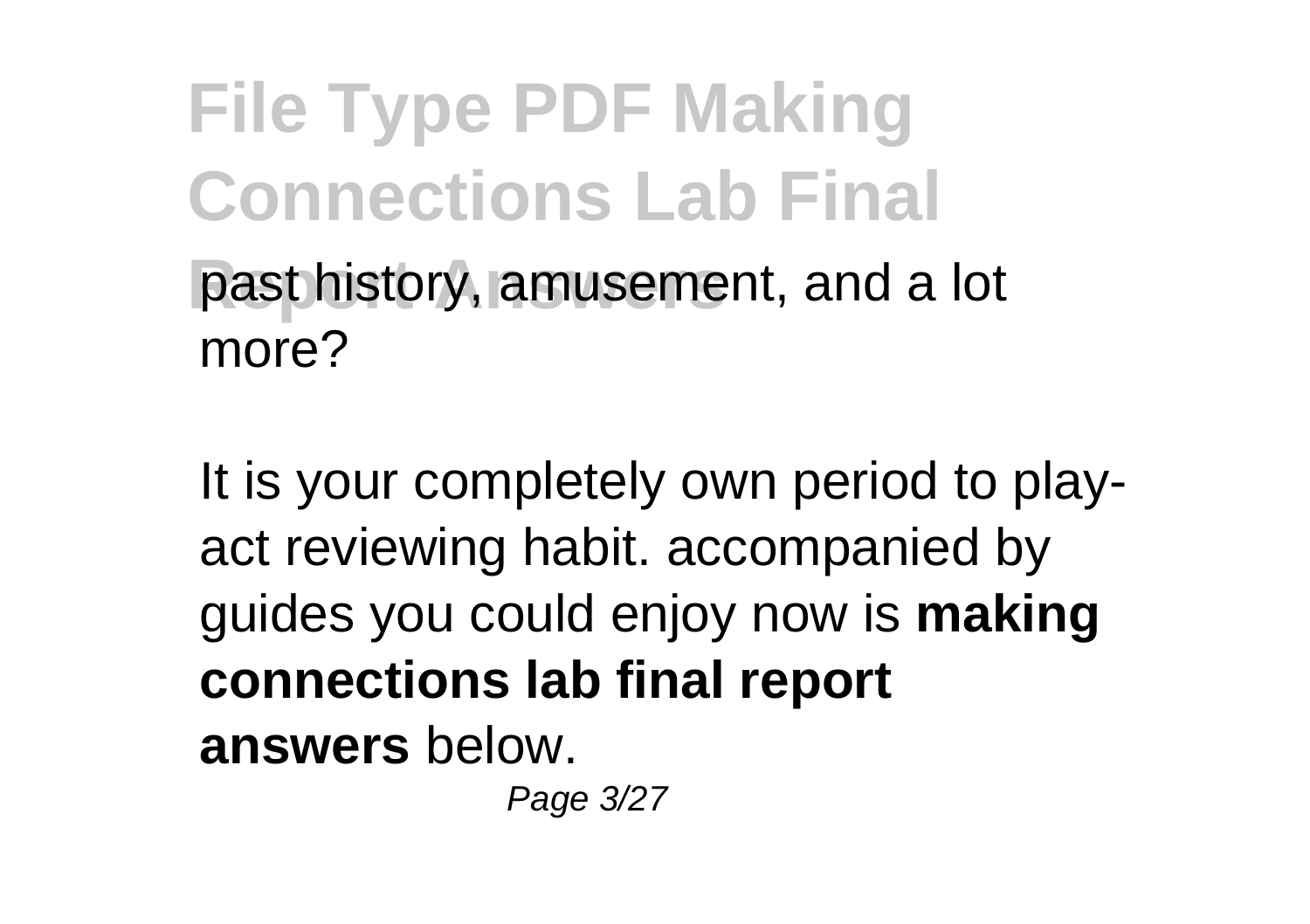#### **File Type PDF Making Connections Lab Final Report Answers** Making Connections Lab Final Report It was billed as an official gubernatorial event, but let's get real — Tuesday's budget signing starring Gov. Gavin Newsom was an all-out campaign rally. Newsom feigned surprise at the party-like ...

Page 4/27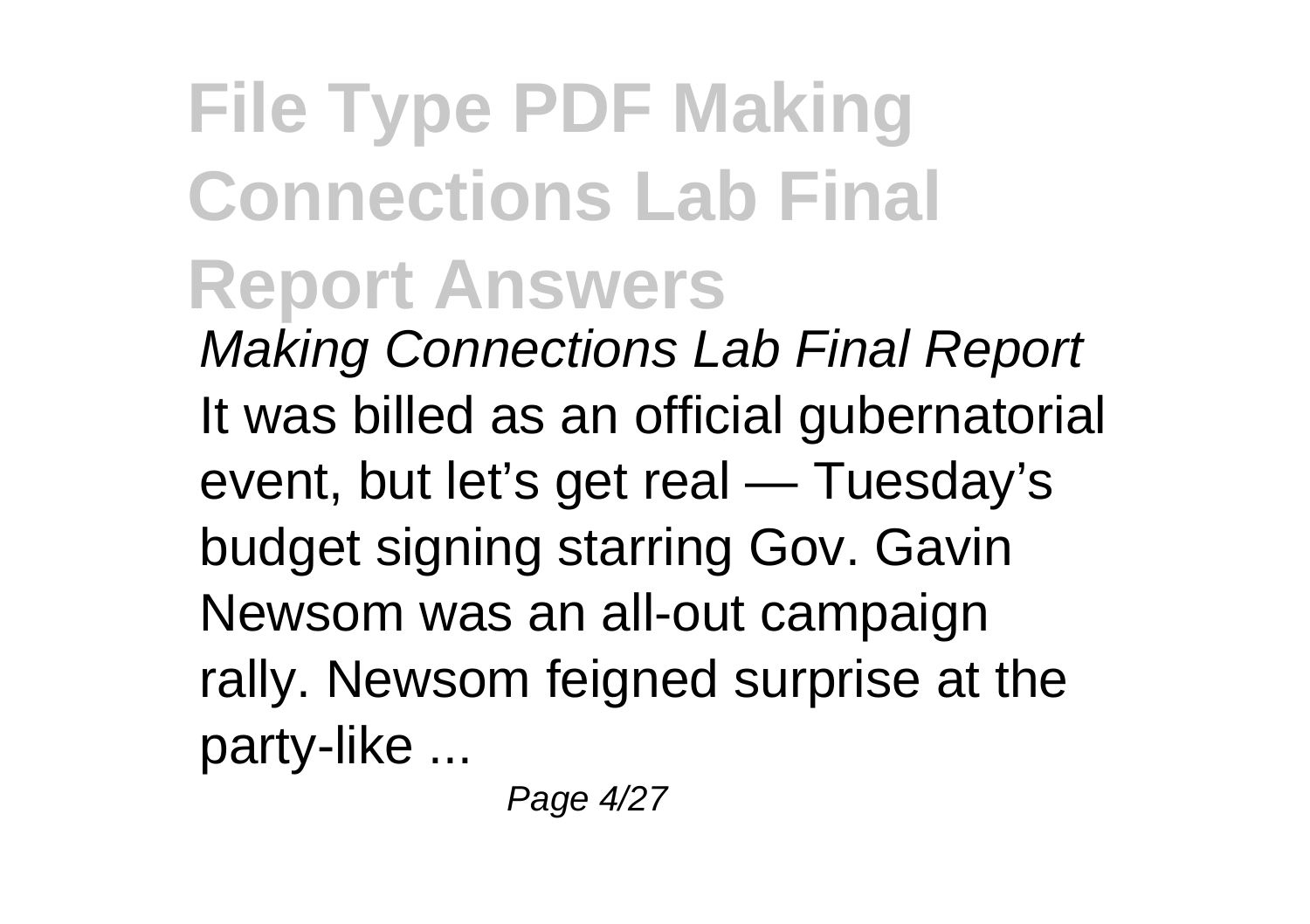**File Type PDF Making Connections Lab Final Report Answers** JULIE SU confirmed — GOP RECALL STRATEGY: More candidates the better — MASK Moment: Confusion and backtrack? — NEWSOM's budget rally

But I think we're discovering what the window of plasticity is for still making Page 5/27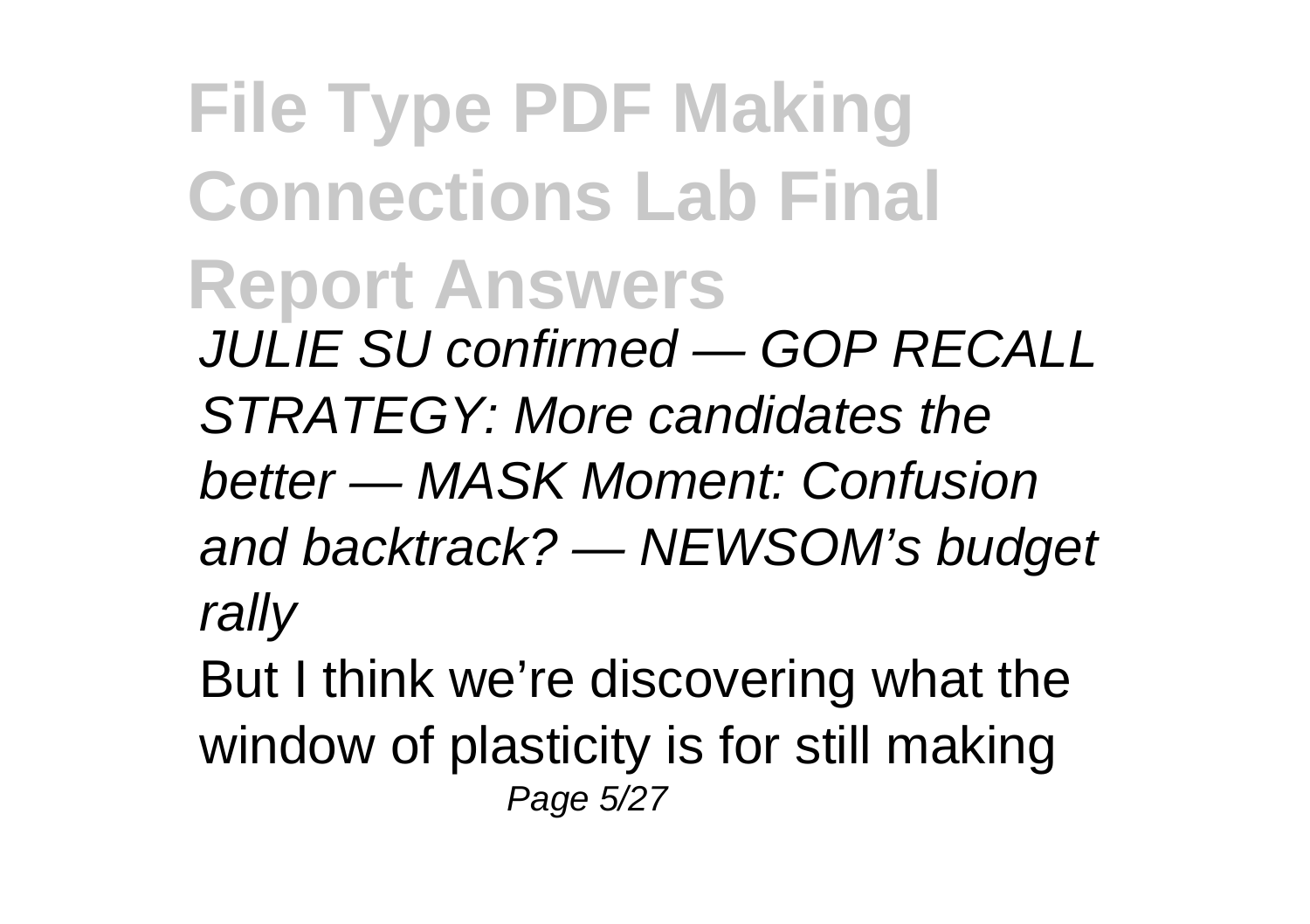...

**Report Answers** progress ... AADC is also responsible for the final step in serotonin production, but these neurons reside

Landmark gene therapy trial points to a wider window to alter course of rare disease

Page 6/27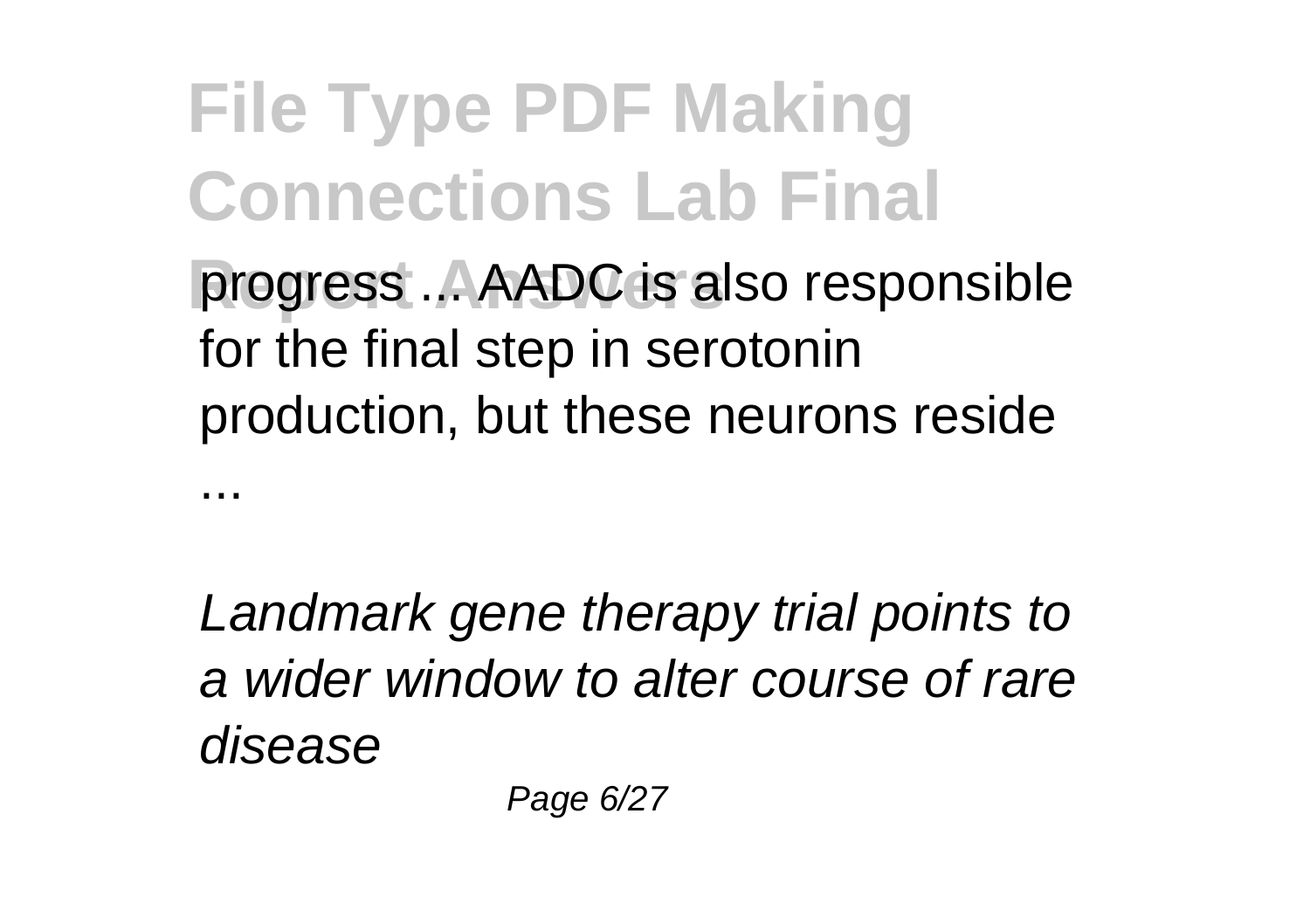**The final report, titled "WHO-convened"** ... whether the virus leaked from a lab in Wuhan went mainstream, he says. The World Health Assembly — the decision-making body of the WHO plans ...

Unproven Lab Leak Theory Brings Page 7/27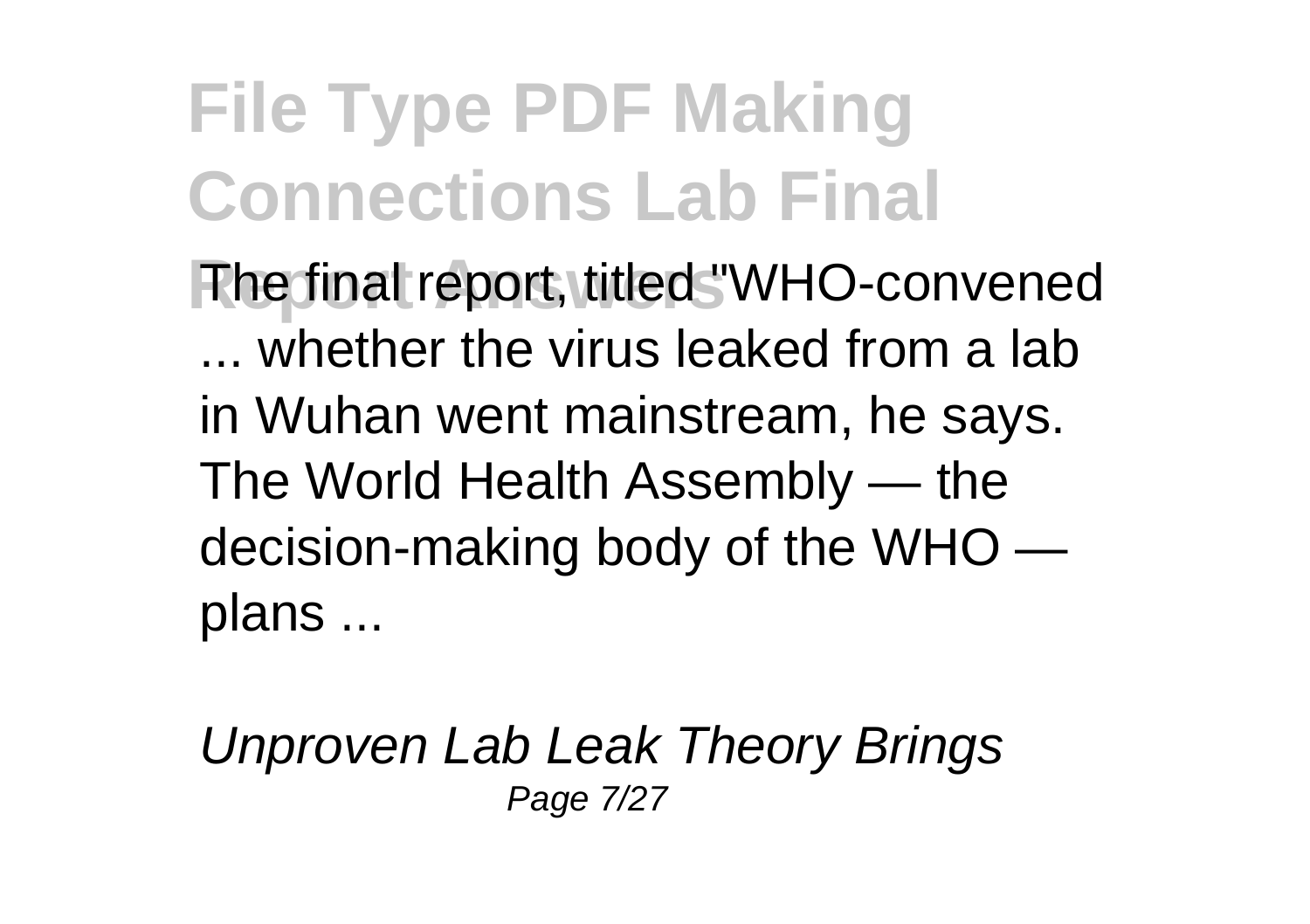- **Report Answers** Pressure On China To Share Info. But It May Backfire
- Wanda Maximoff, The Scarlet Witch, easily looked into the mind of the Hydra agents finding all their secrets. With their next object discovered, the Avengers geared up and assaulted one of the last ...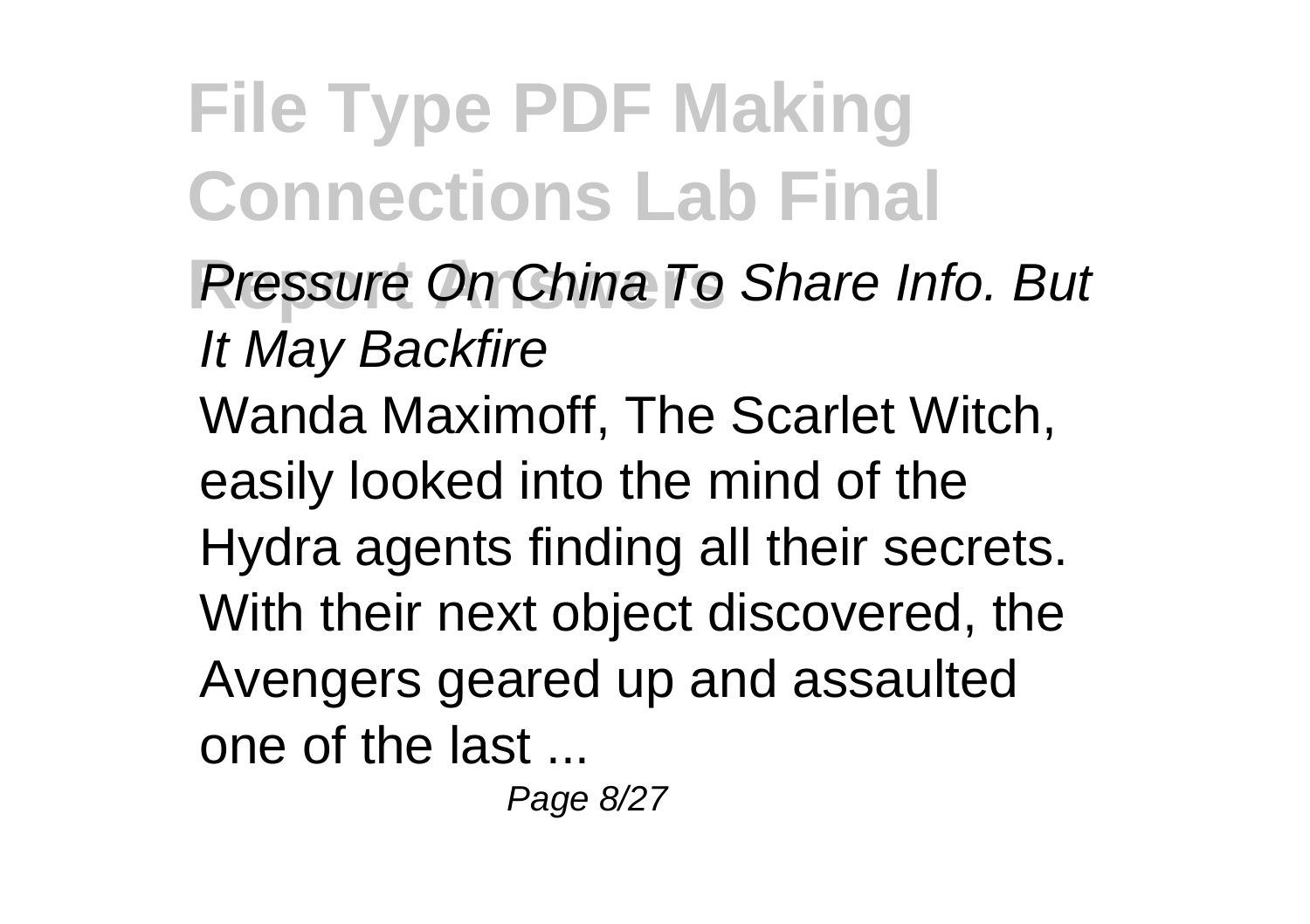**File Type PDF Making Connections Lab Final Report Answers** Avengers: Rise of Hydra Part 1 Magma Equities acquires 146-unit multifamily community in West Knoxville for \$15.425 million Manhattan Beach, CA (July 13, 2021) – Multifamily investment firm Magma Equities ("Magma") in ... Page  $9/27$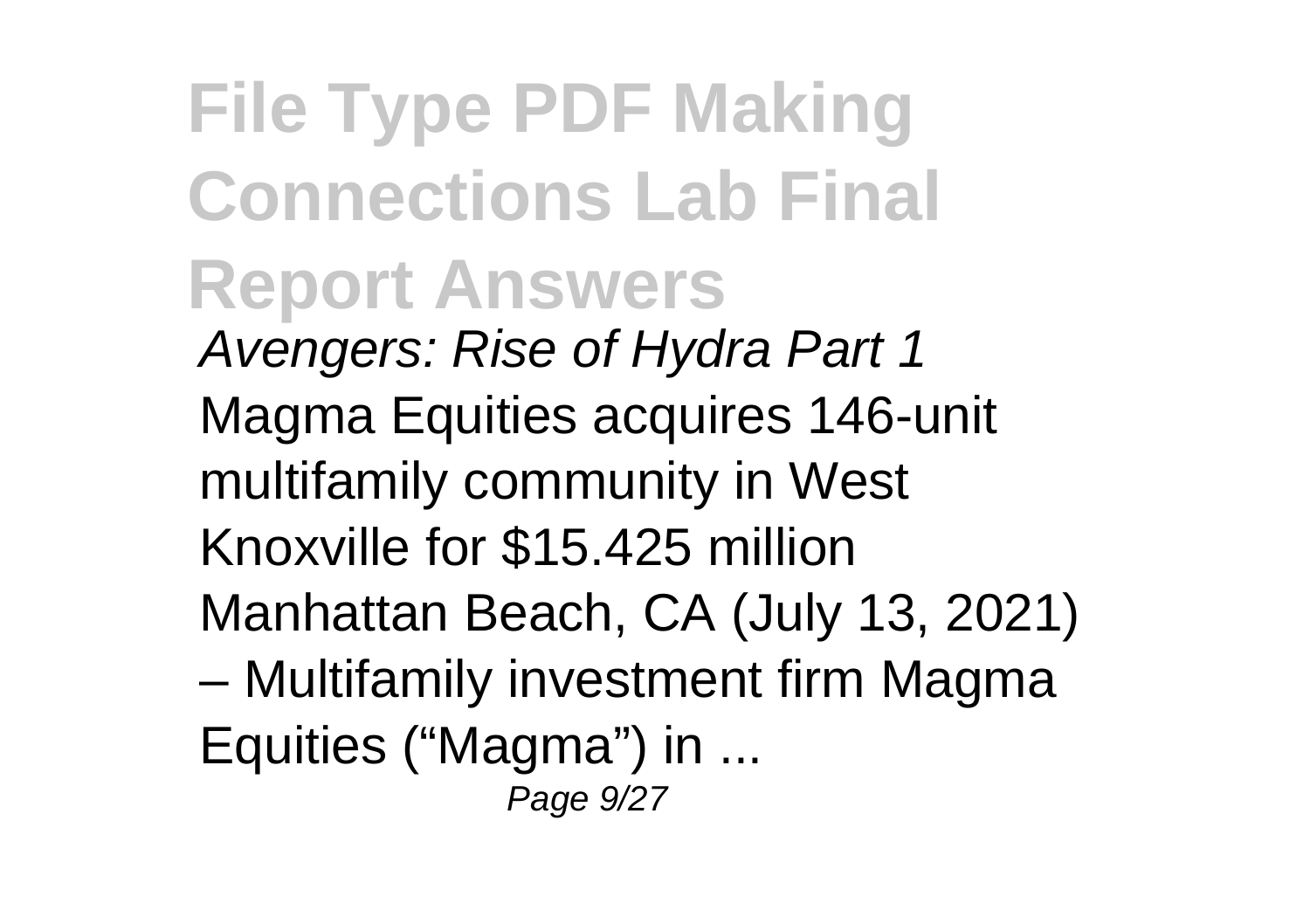**File Type PDF Making Connections Lab Final Report Answers** Knoxville Biz Ticker: Country Roads Axe Co. brings first self-pour tap wall to Pigeon Forge "His death was the final push for me to try to understand ... "I was excited to work at the lab because it's like a startup," says Cooke. "Everyone is Page 10/27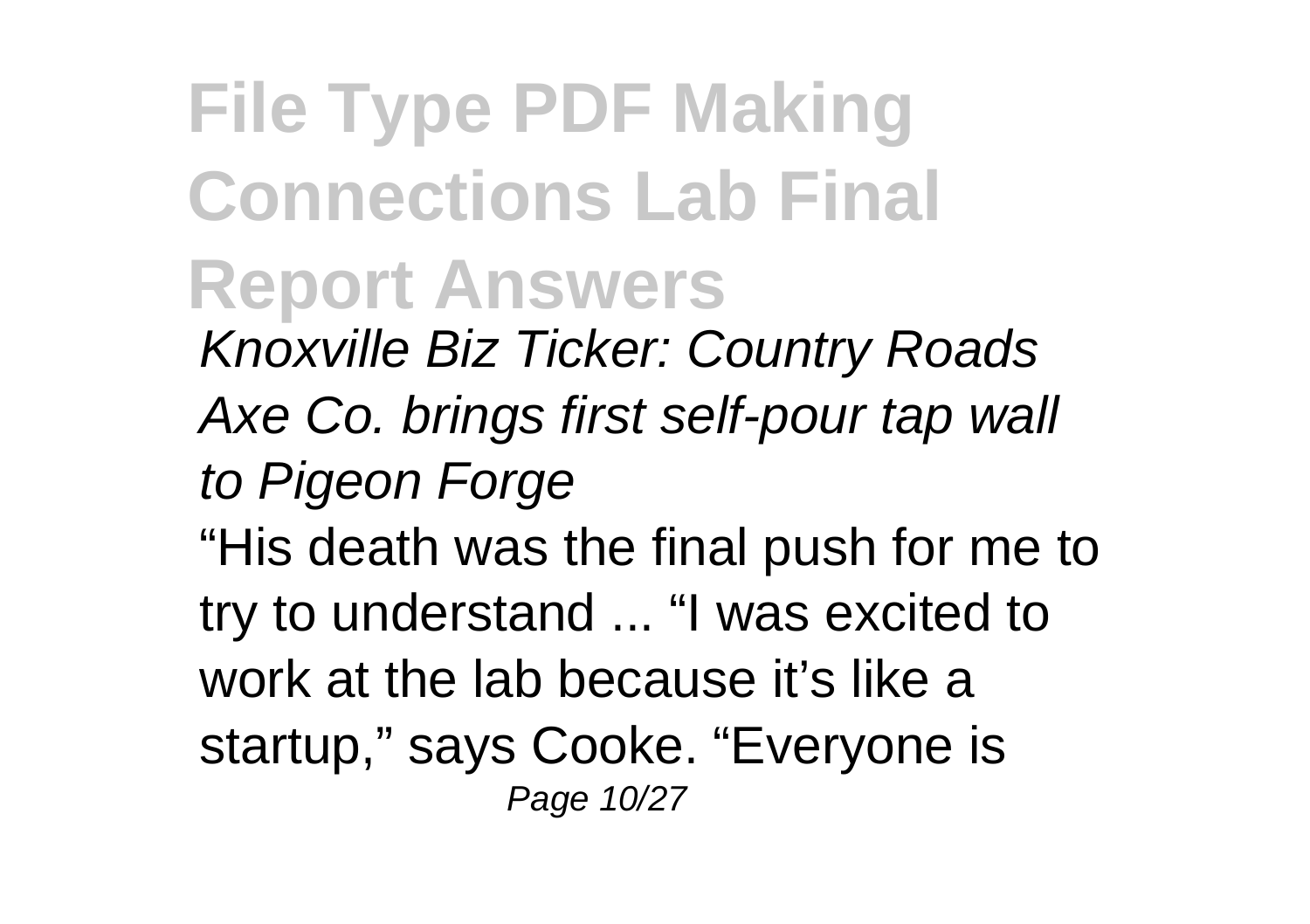**File Type PDF Making Connections Lab Final** committed to diving in and making things happen." ...

U of T grad Krysta Cooke pursues a social work career in memory of her brother, a victim of violent crime Michael Chong, MP Halton Hills: "The Chinese military scientist, Feihu Yan, Page 11/27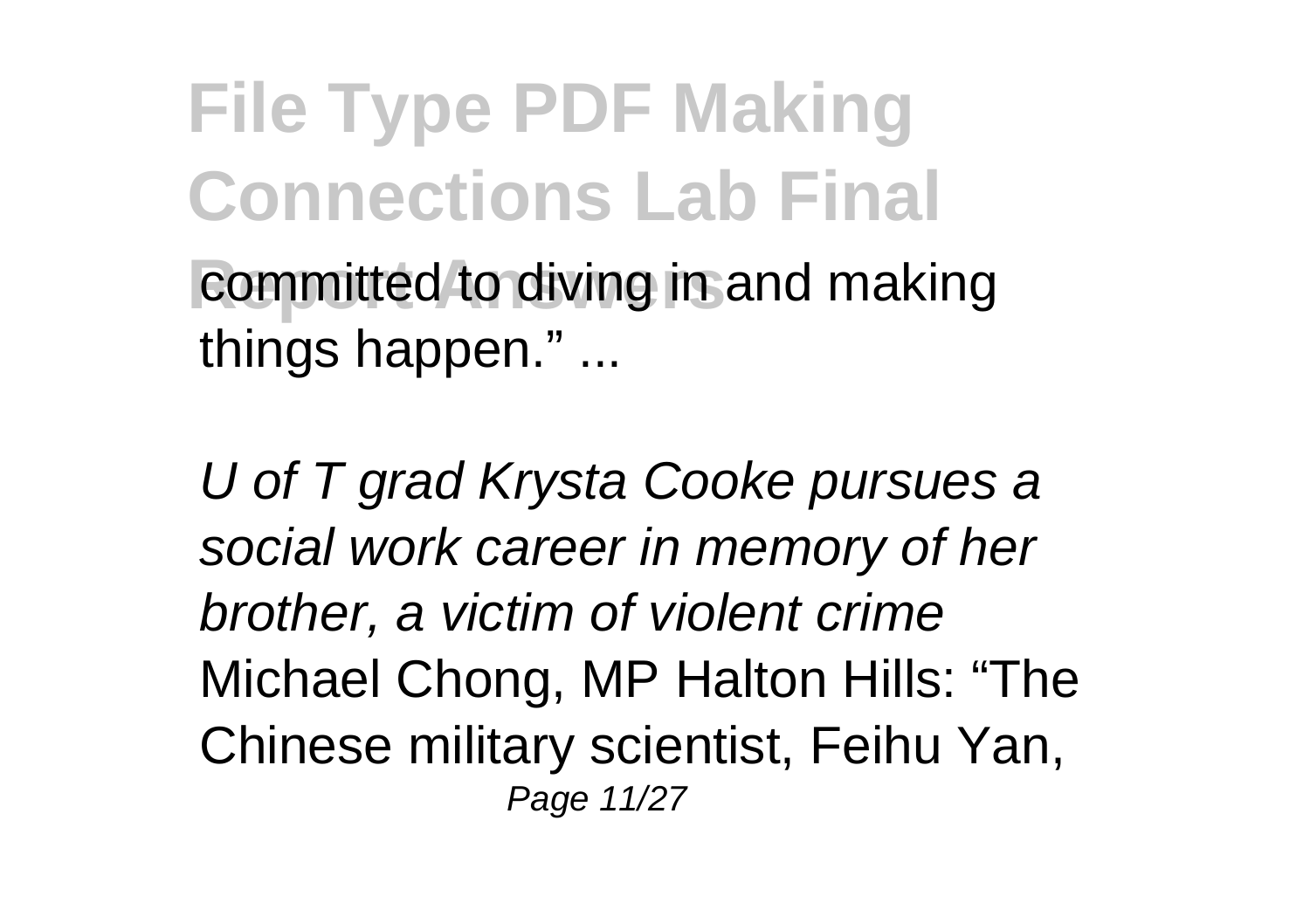**File Type PDF Making Connections Lab Final** of the People's Liberation Army, was granted access to work in the government's Winnipeg lab." Mercedes ...

The West Block — Episode 39, Season  $1<sub>0</sub>$ Magma Equities acquires 146-unit Page 12/27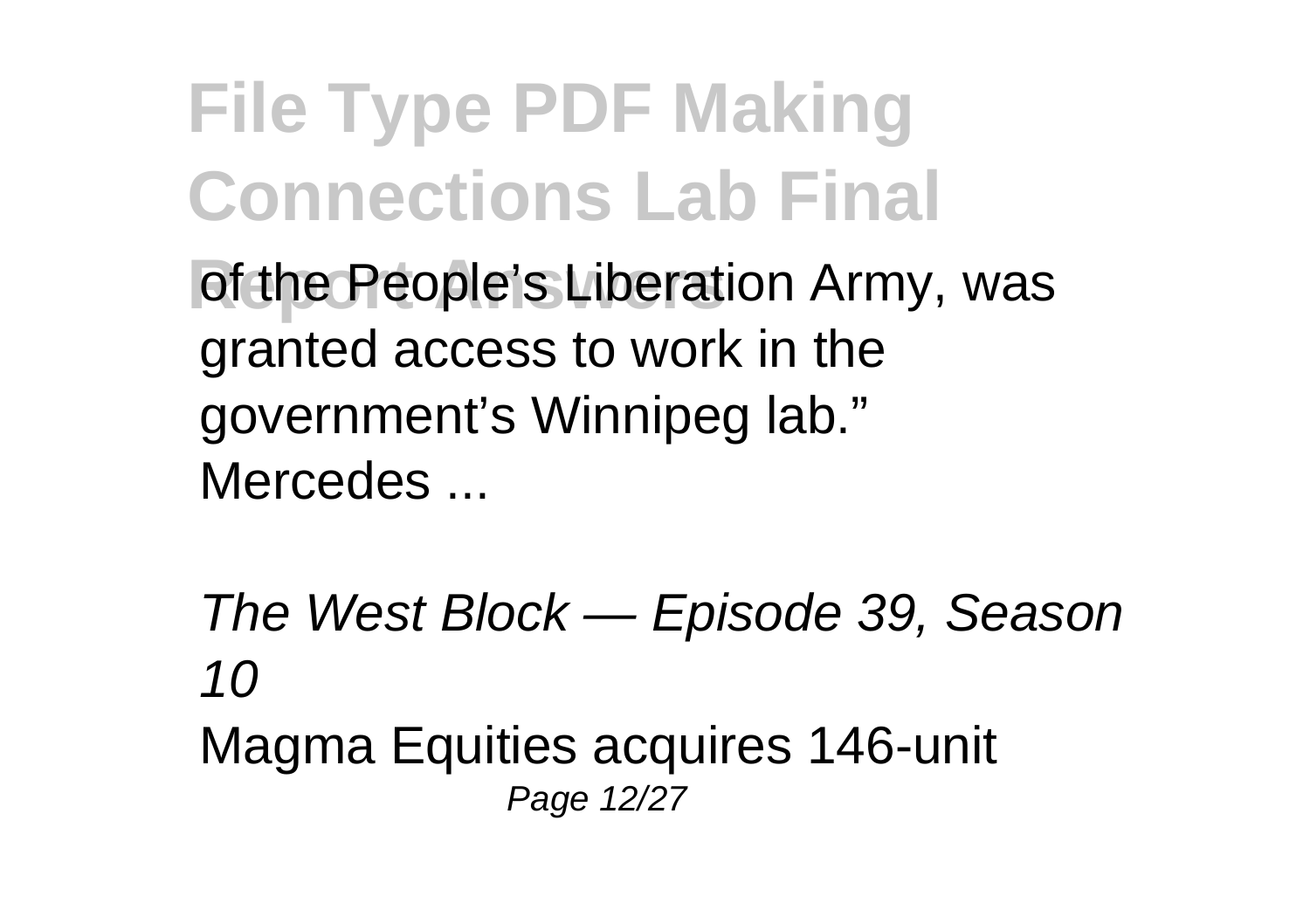**File Type PDF Making Connections Lab Final Report Analtifamily community in West** Knoxville for \$15.425 million Manhattan Beach, CA (July 13, 2021) – Multifamily investment firm Magma Equities ("Magma") in ...

Knoxville Biz Ticker: Magma Equities acquires 146-unit multifamily Page 13/27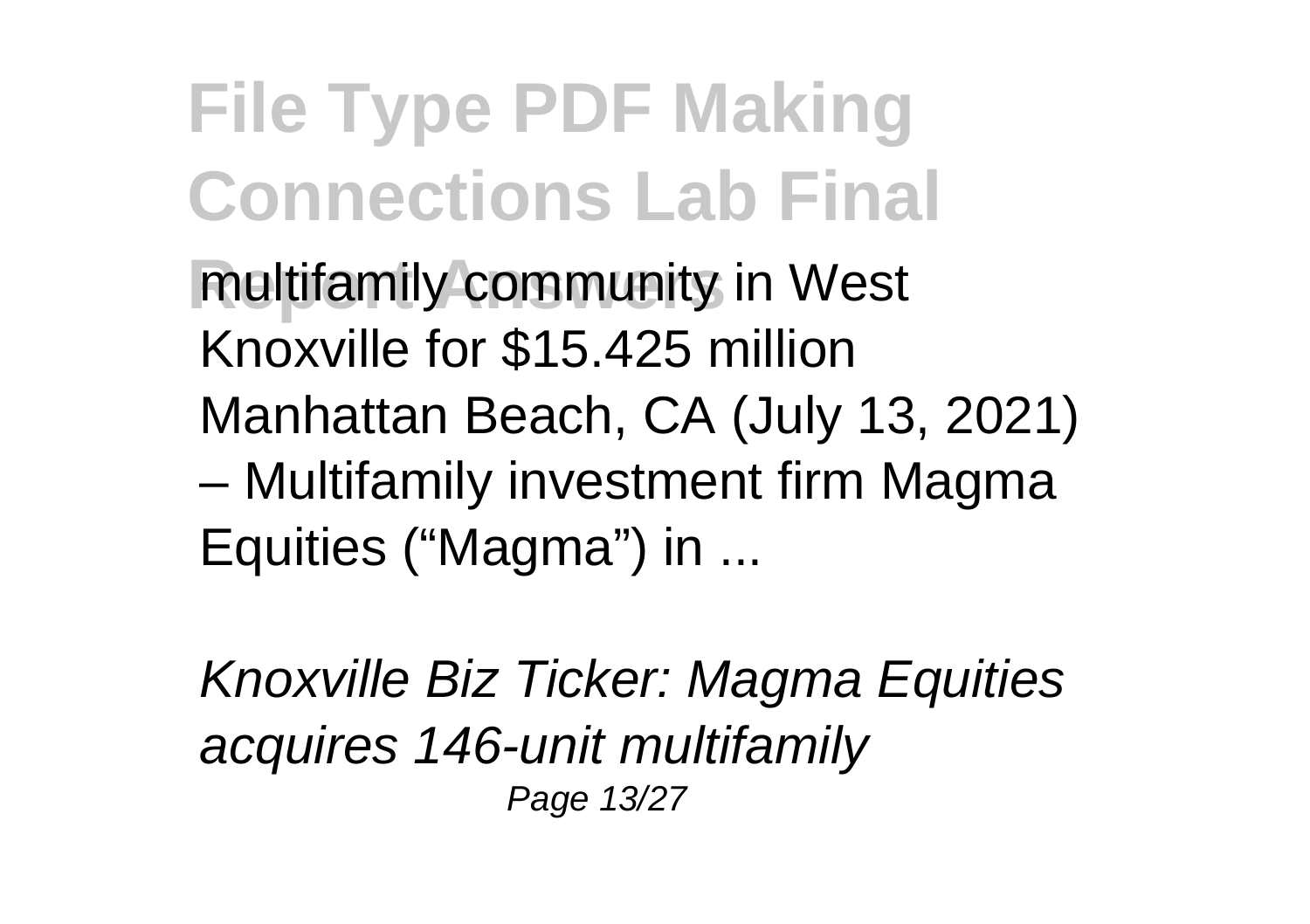**File Type PDF Making Connections Lab Final** *Community in West Knoxville for* \$15.425 million MedPharm is currently waiting on a final verdict from the Drug ... on dispensary shelves for potency in our lab in Colorado. This kind of gives a report card for the industry in terms of how ...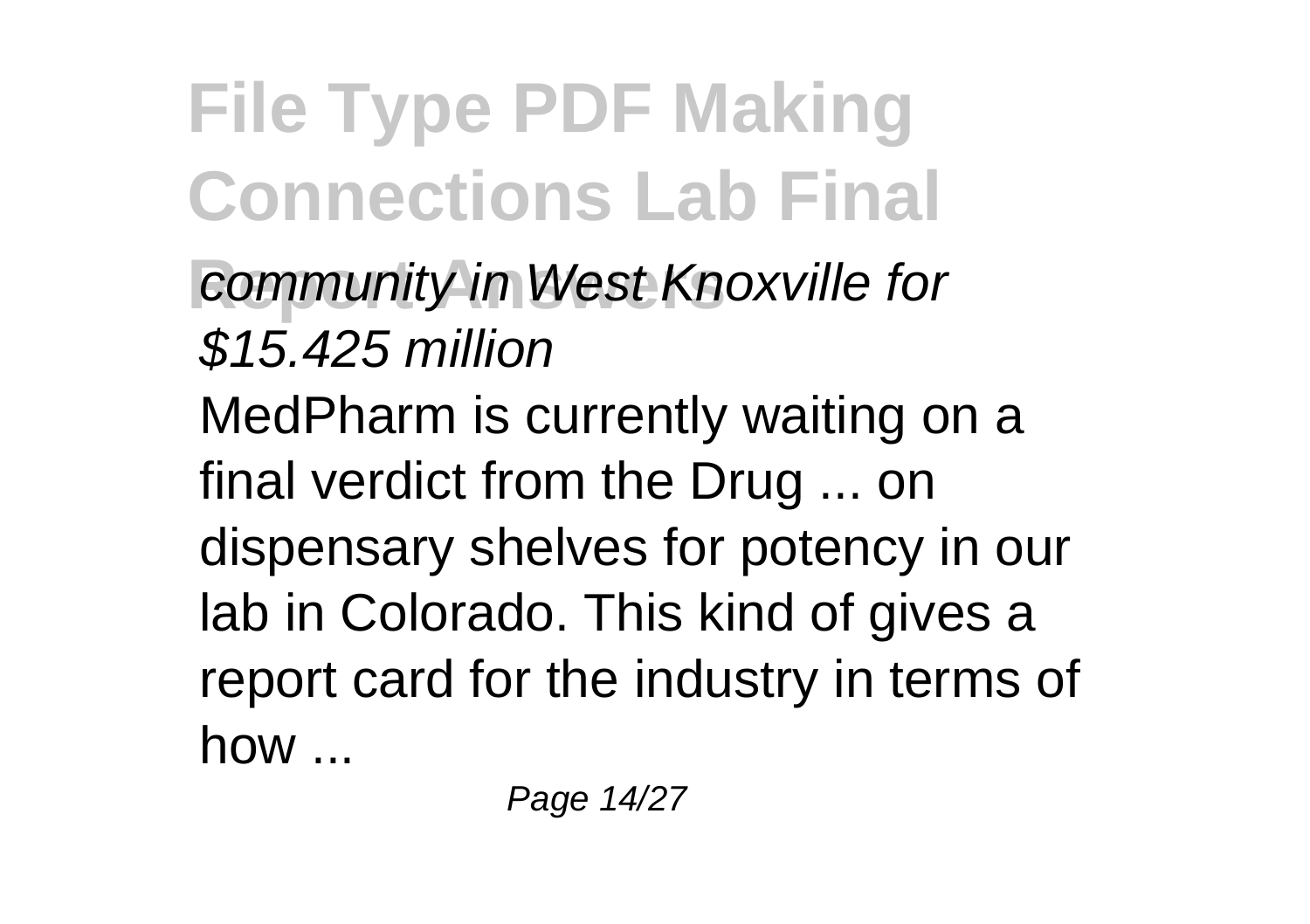**File Type PDF Making Connections Lab Final Report Answers** Denver-Based MedPharm Eager to Start Federal Marijuana Research UNITED NATIONS SLIM DOWN — UPDATE: We're still a long way from a final decision on the size  $\overline{\phantom{a}}$ International Development Finance Corporation making climate their top Page 15/27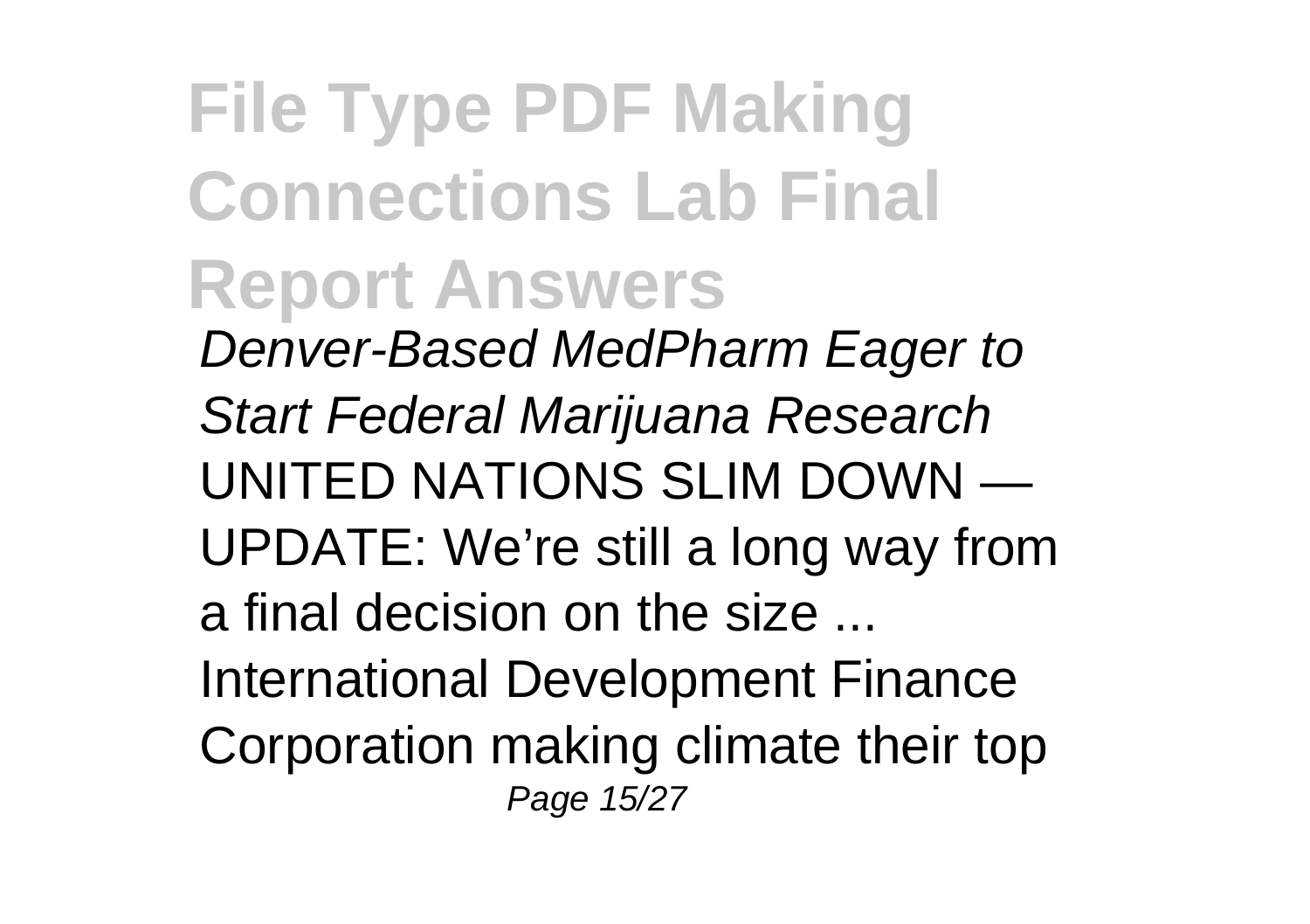**File Type PDF Making Connections Lab Final** priority, they have ers

When is a nonprofit CEO's salary too high?

A report from Rice theorist Boris Yakobson last year showed how fluorine can help make nanodiamond without high pressure, and Tour's own Page 16/27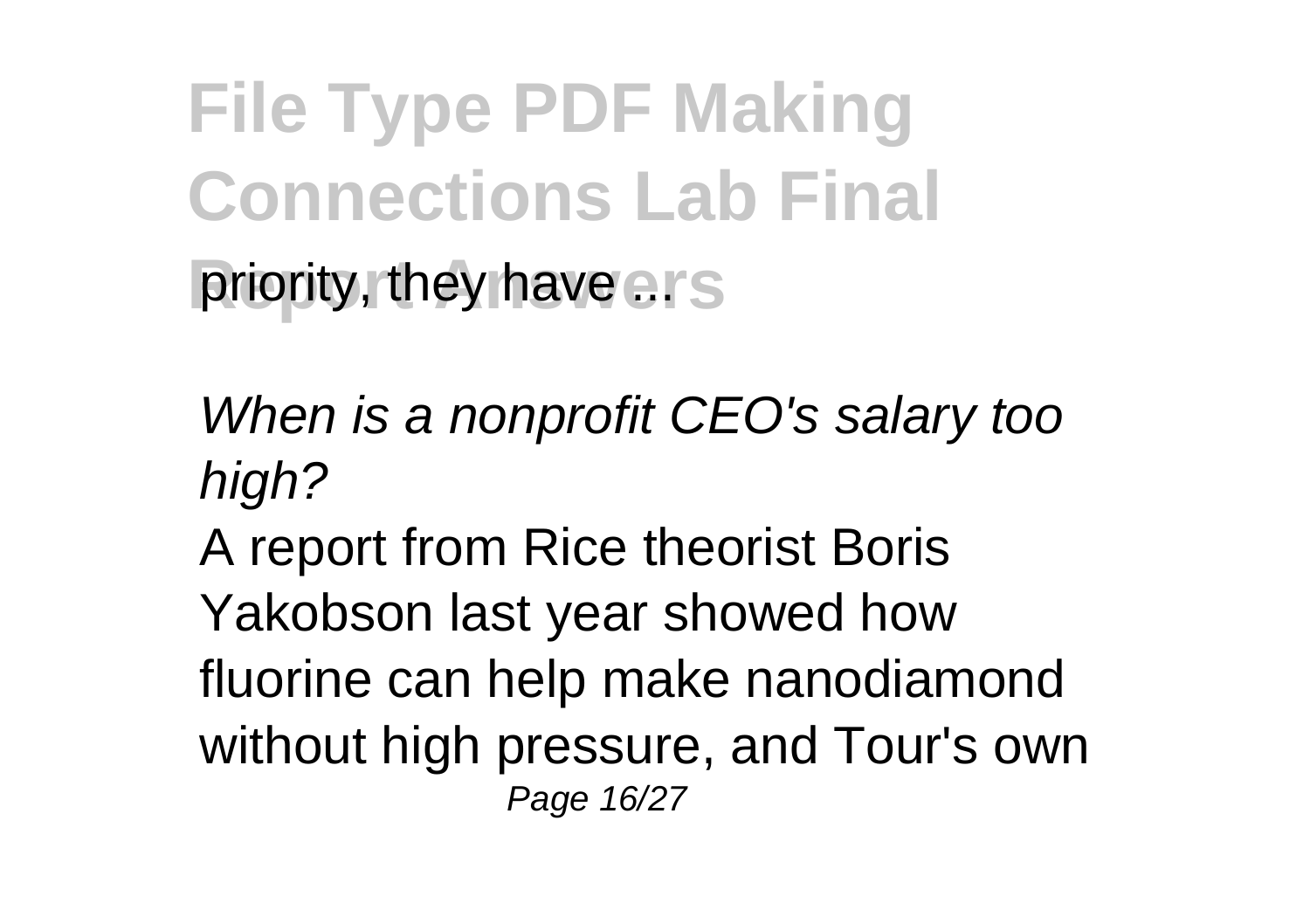**Rab demonstrated using pulsed lasers** to turn teflon into

'Flashed' nanodiamonds are just a phase, research team finds Friends steered him into the industry after his grant-funded research work in a UH science lab ended, and he sees Page 17/27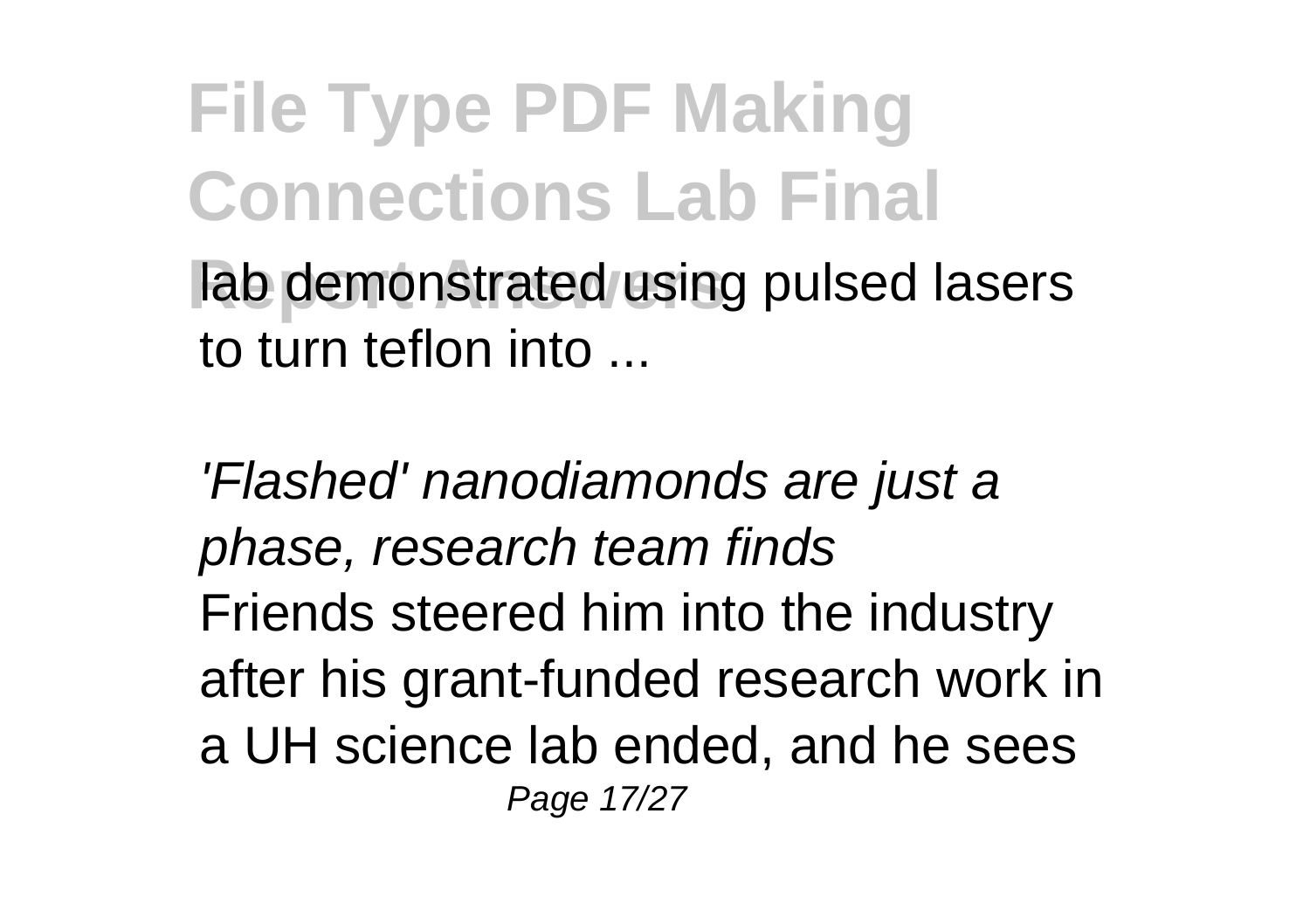the job as a n. chance to run around and talk to everybody, make those connections ...

The Statewide Effort to Turn Filmmaking into Hawai'i's Next \$1 Billion Industry Seattle Opera's production of Page 18/27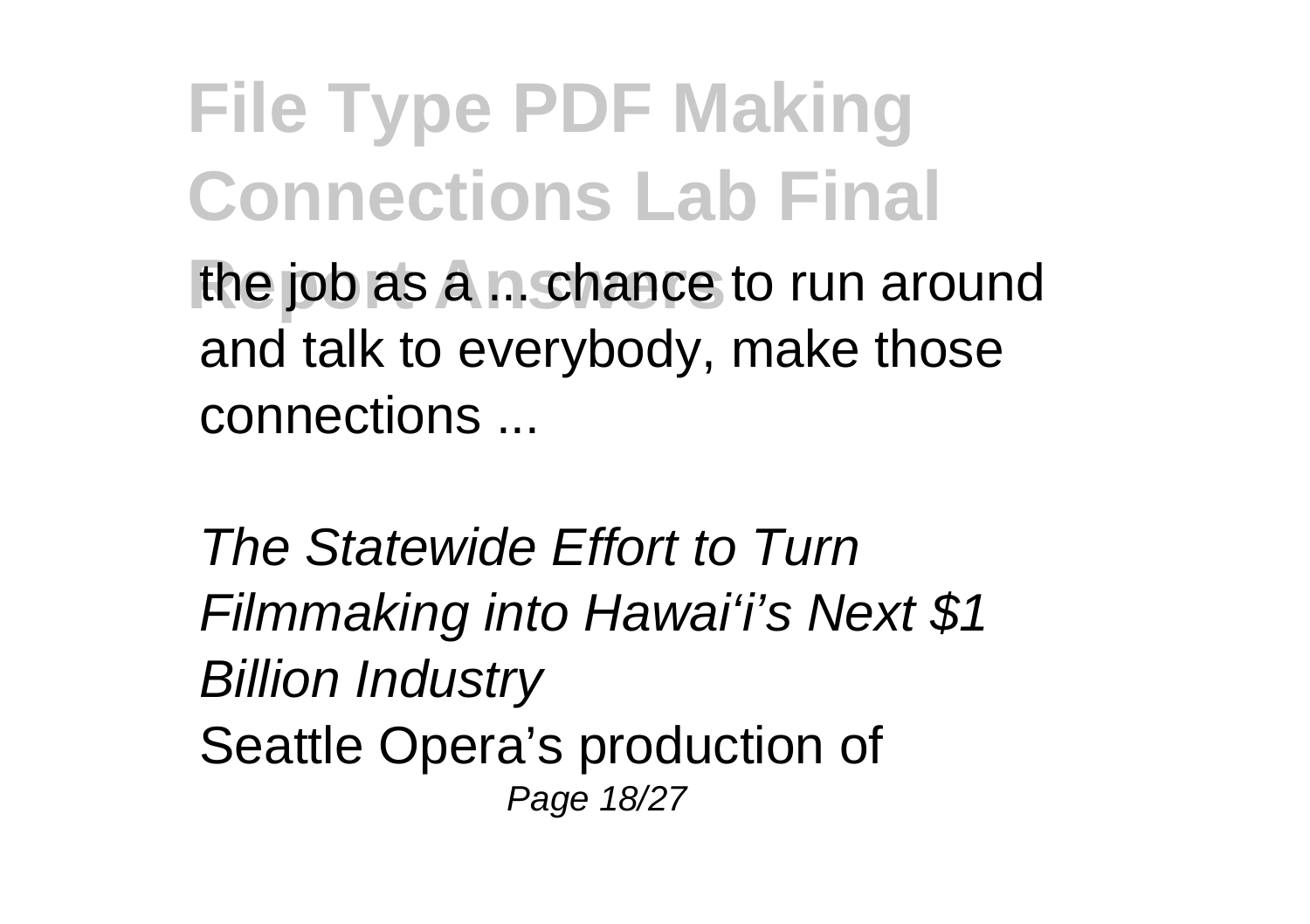**Report Answers** "Tosca," filmed at St. James Cathedral, is the final program in a season ... opened intriguing possibilities for making opera accessible to new audiences ...

How Seattle Opera became one of few companies nationwide to pull off an all-Page 19/27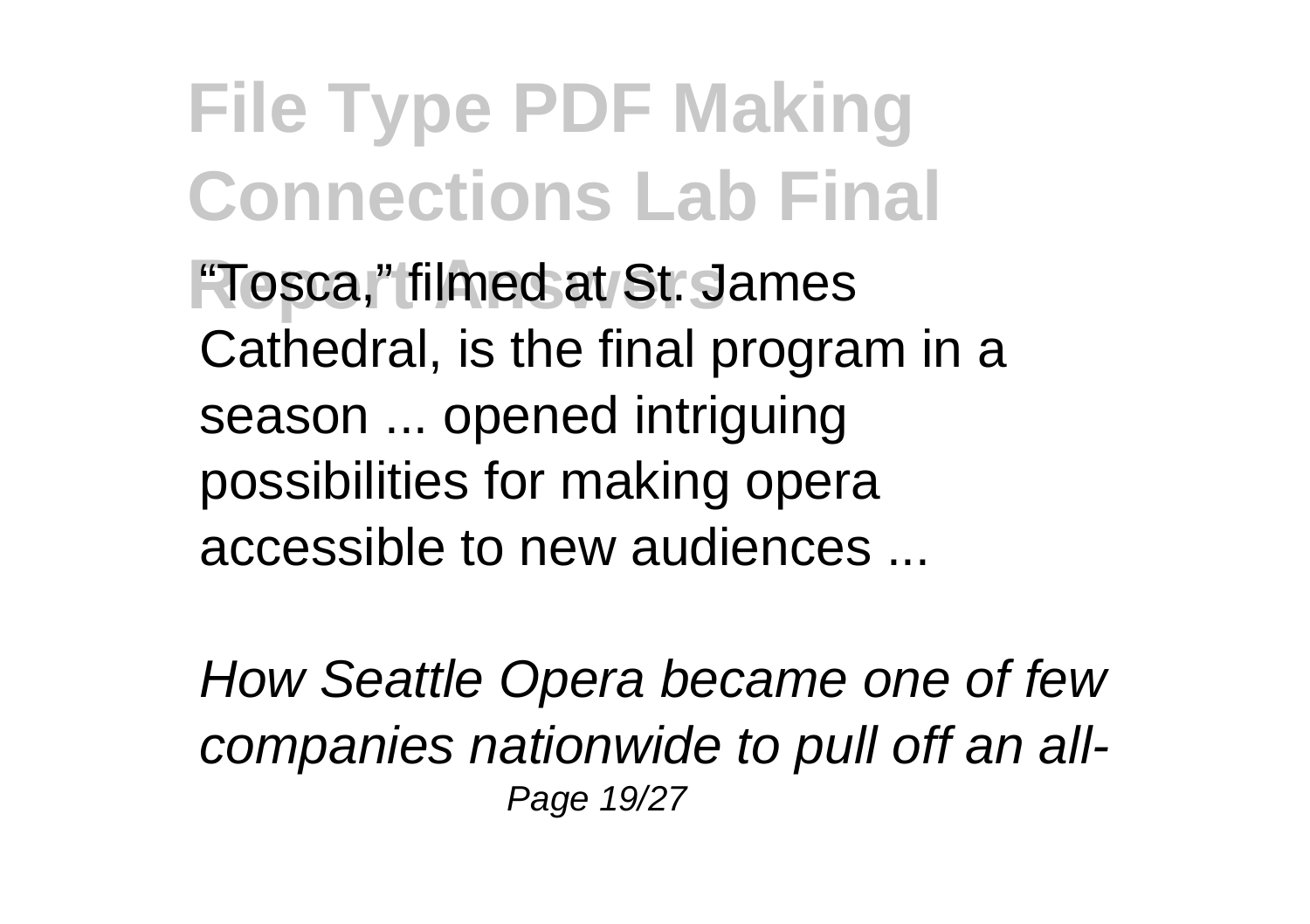#### *<u>digital season SWers</u>*

As a STEM major my biggest concern was not having my laboratory classes and it was ... And as I attended my final classes, I began to remember what it was like to leave the house.

Opinion: 6 San Diego seniors on what Page 20/27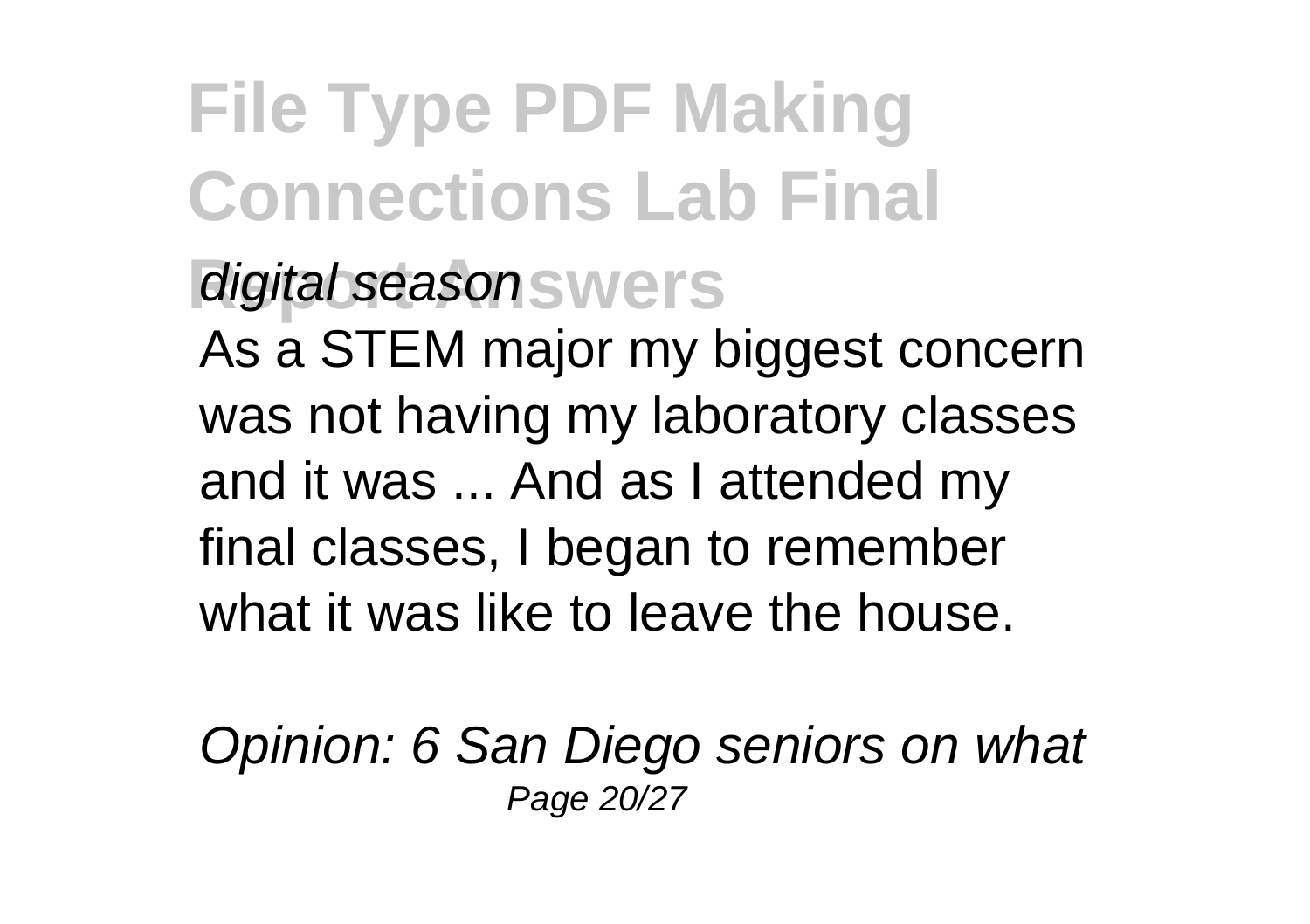**File Type PDF Making Connections Lab Final** *Report Are graduating in the pandemic:* 'Every emotion there is' Display connectivity on the bottom of the ASUS ROG Strix XG43UQ we have 2 x HDMI 2.1 connections ... a rather large upgrade to my GPU testing lab -- or rather, I kept the ASUS ROG Swift PG43UQ ...

Page 21/27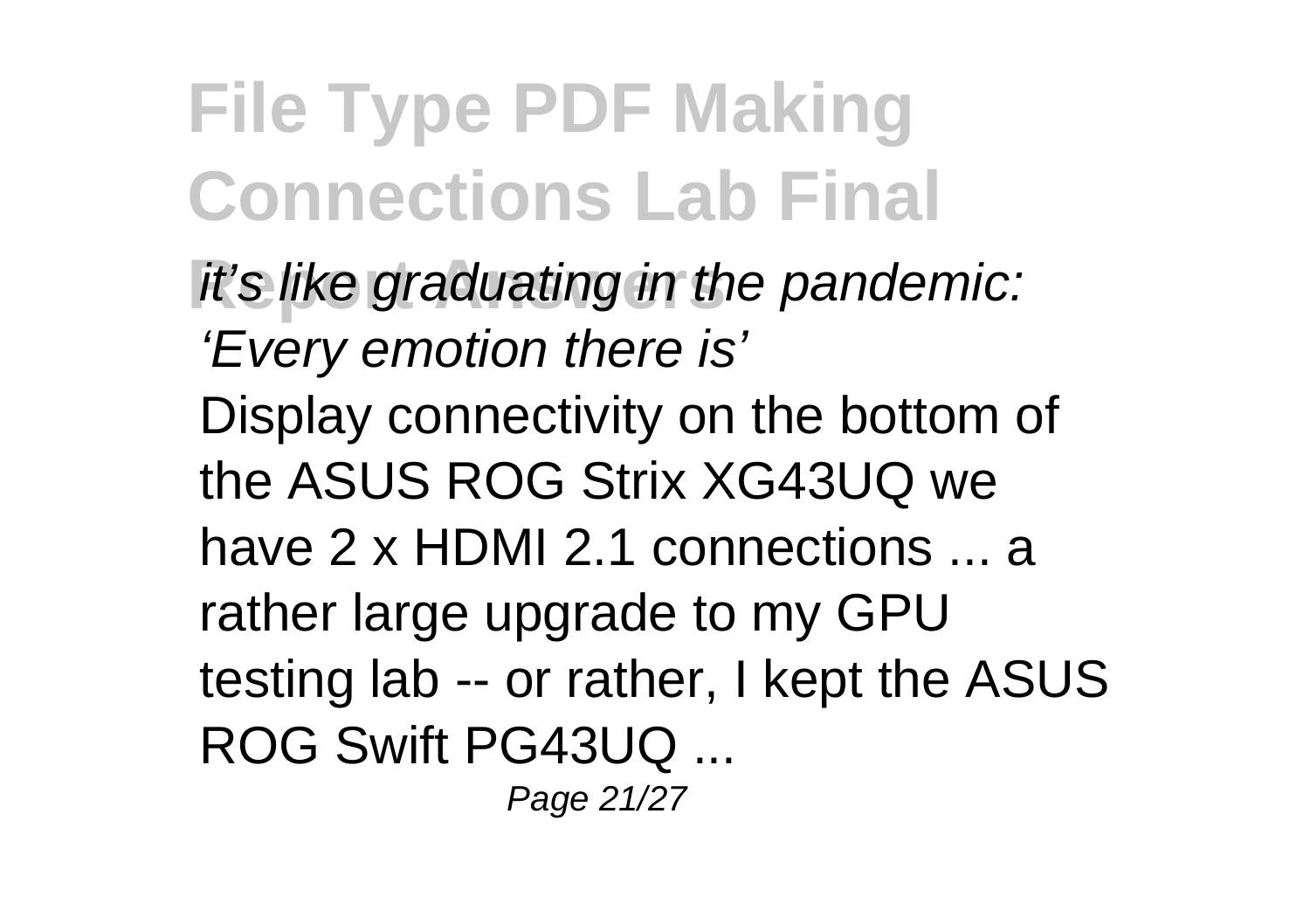**File Type PDF Making Connections Lab Final Report Answers** ASUS ROG Strix XG43UQ Review - The Best HDMI 2.1 Gaming Monitor And we at Report for America are proud to partner with more than 200 U.S. newsrooms in 2021, including 35 LION members. And a variety of philanthropic funders are making ... Page 22/27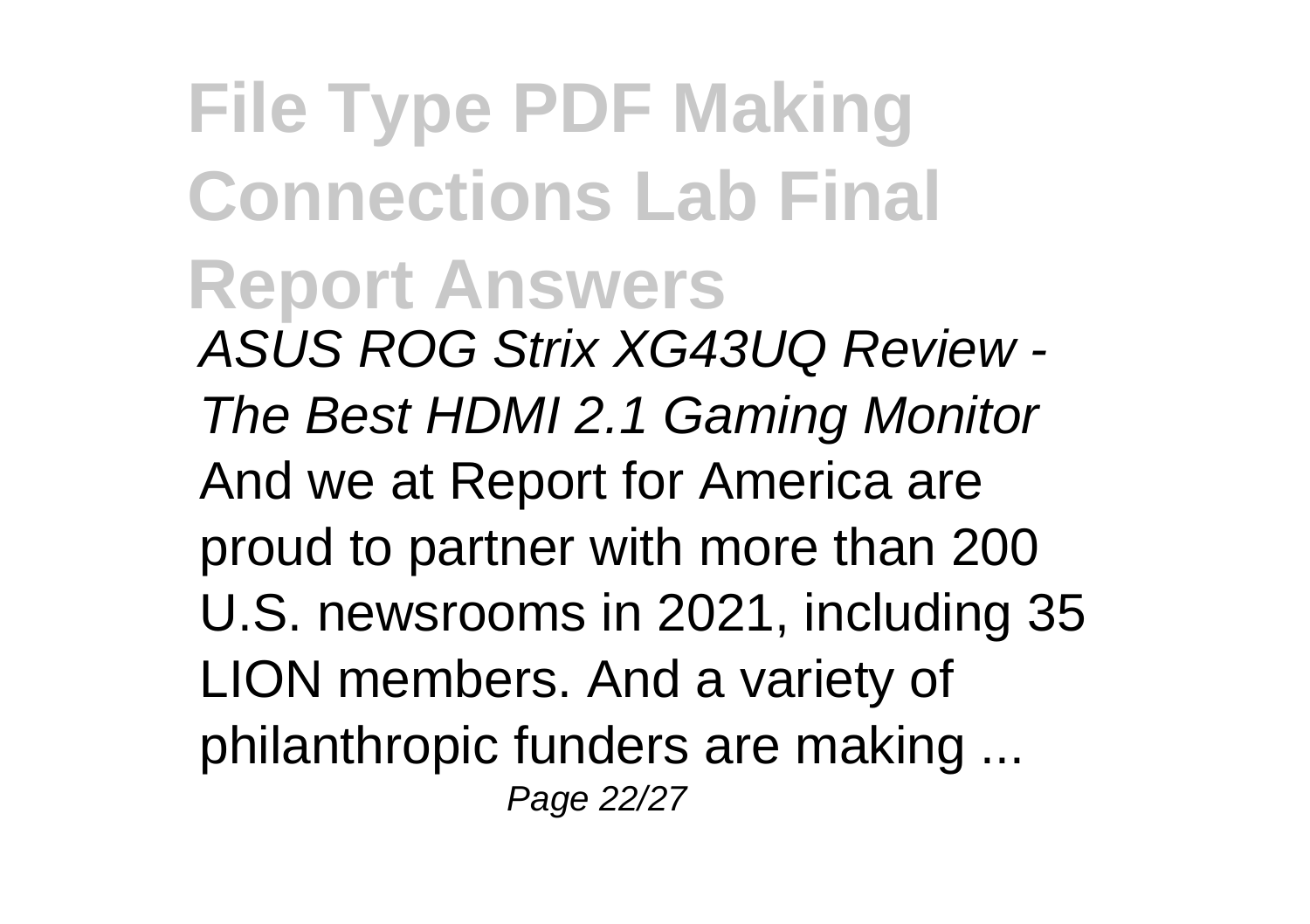**File Type PDF Making Connections Lab Final Report Answers** knowledge and connections ...

Parachute journalism goes away for good

The team improved the design by running ground-based, fast turnaround dynamic extraction tests at NASA's Jet Propulsion Laboratory in ... "We're Page 23/27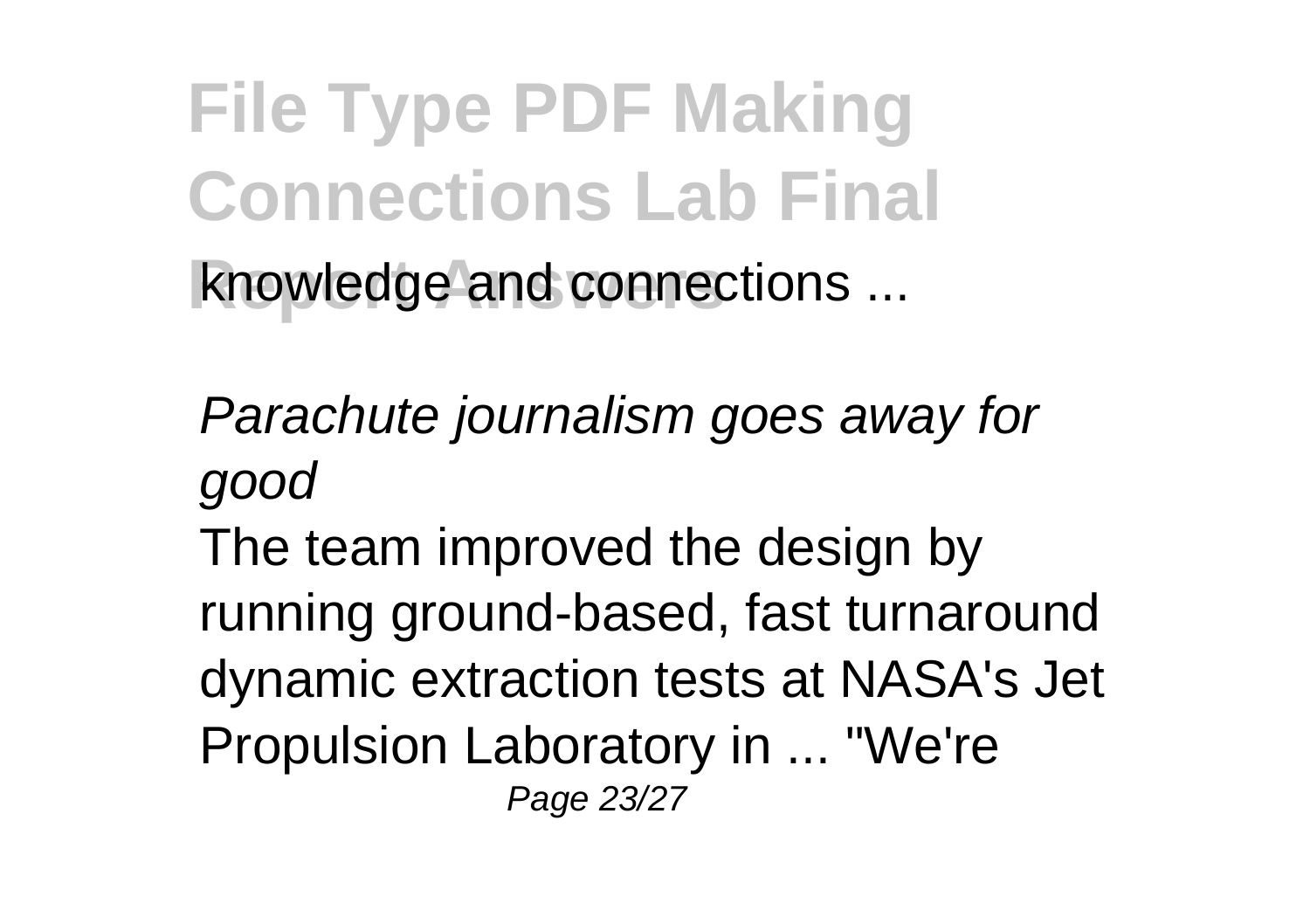very happy to report that the first main parachute ...

First high-altitude drop test success for ExoMars parachute The new 10-story building will have more than 500,000 square feet of lab, research ... we will continue to make Page 24/27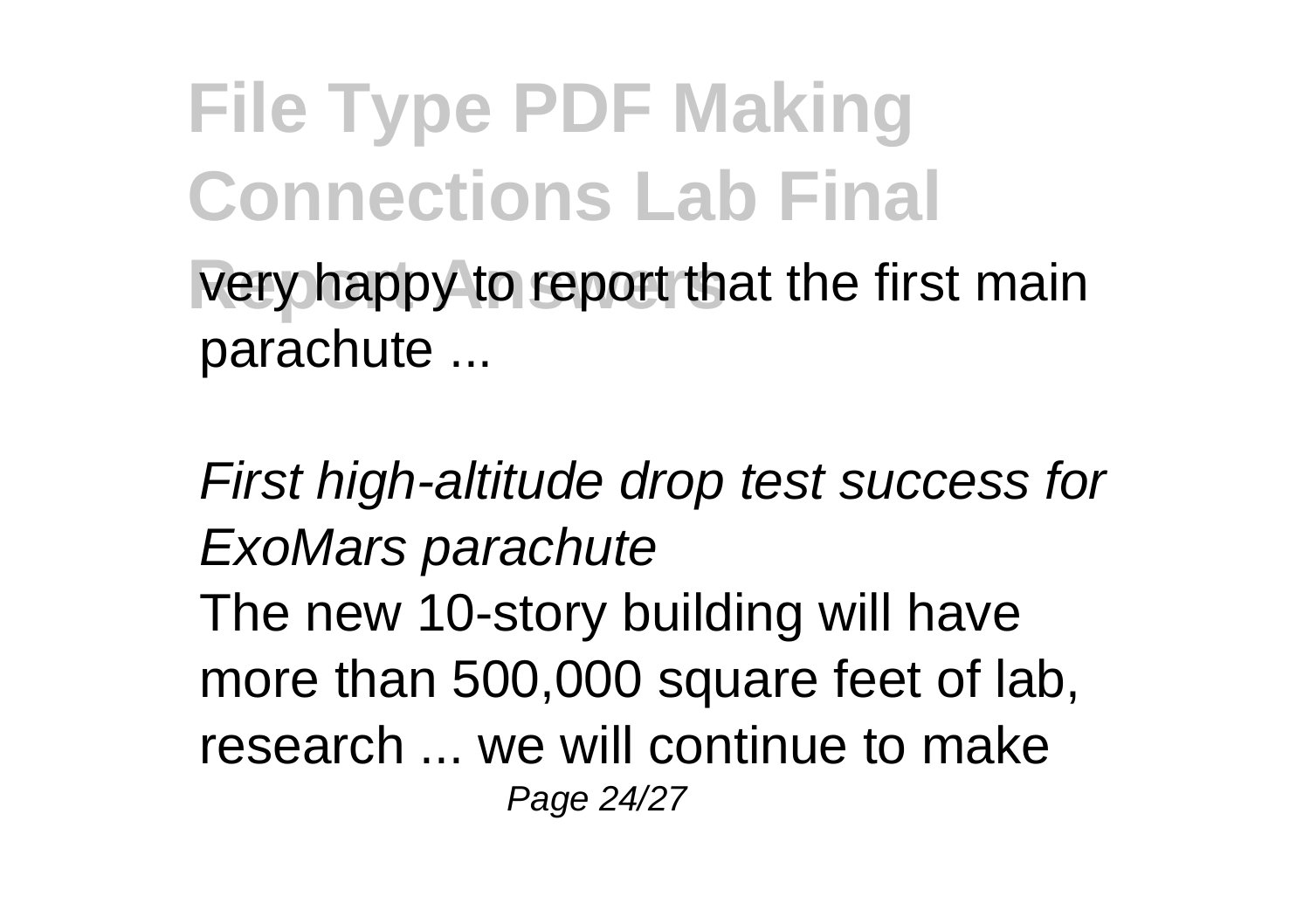connections to this industry through the BioPath, a new stem classroom for New ...

Another Major Milestone Reached in New Haven Downtown Crossing Expressway Removal Project There, where handshakes were Page 25/27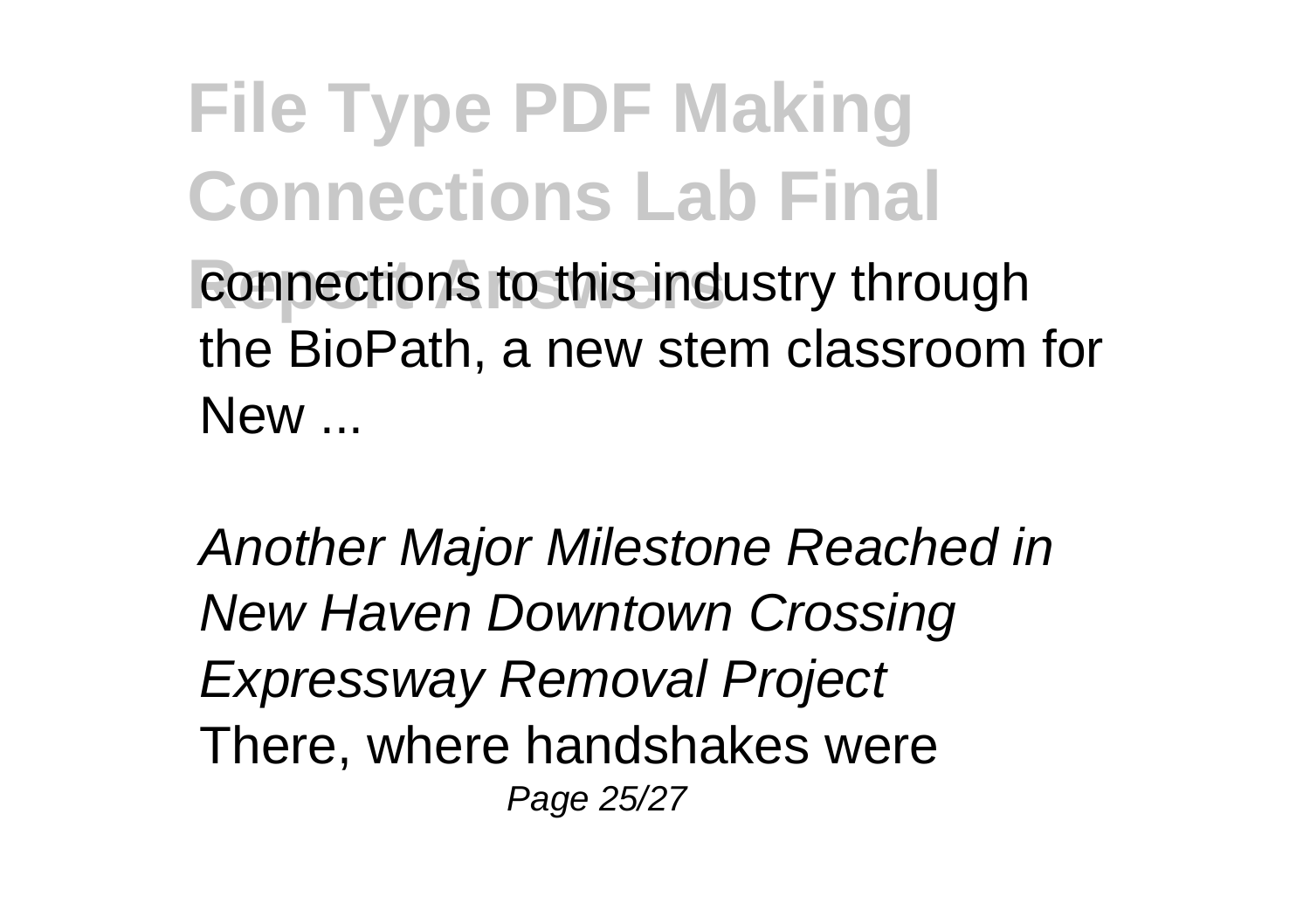**File Type PDF Making Connections Lab Final** swapped for elbow bumps and a buffet lunch became a bagged one, the event planted the seeds for connections ... Food for Health Equity Lab, which is focused on ...